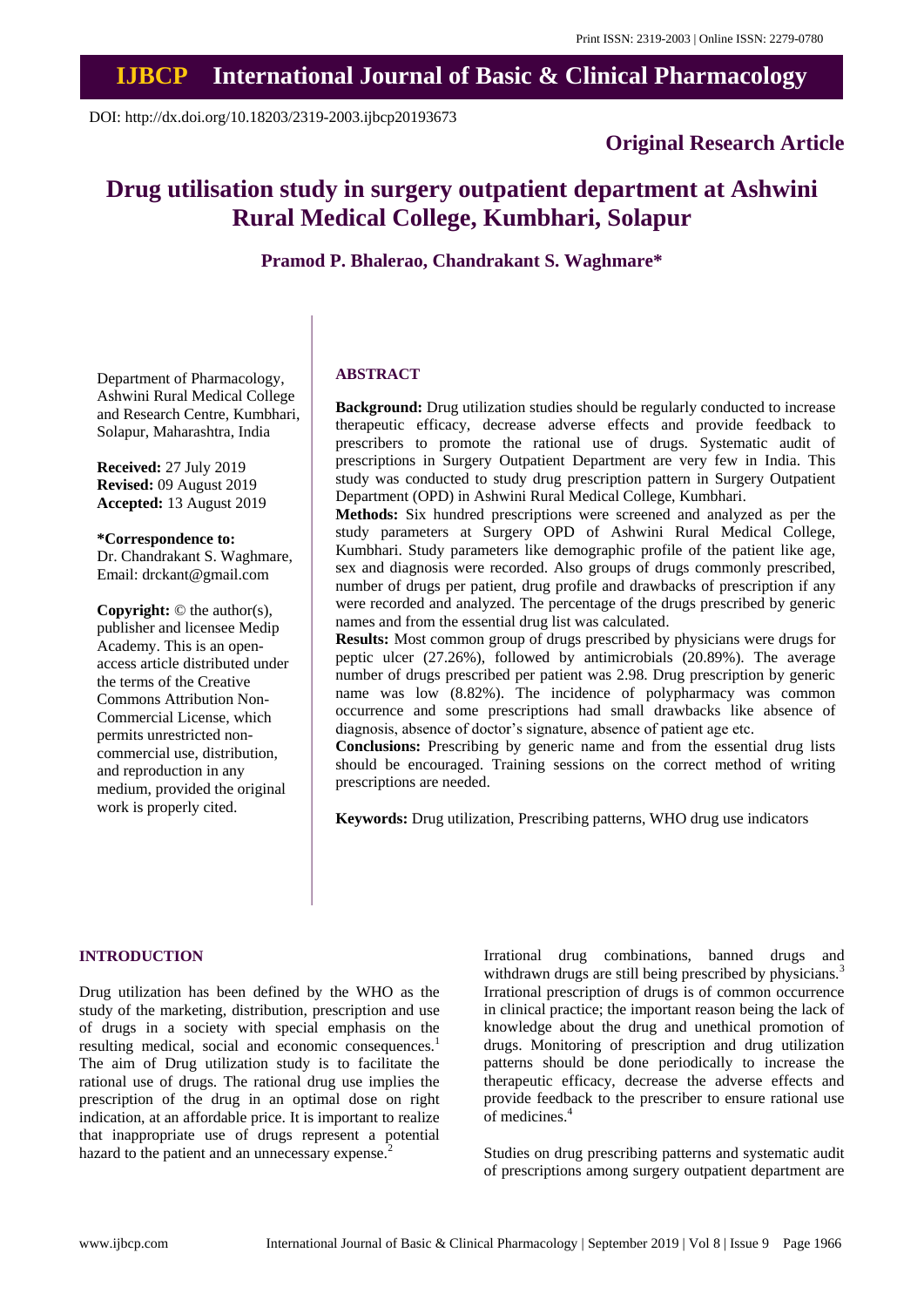very few in hospitals of India; hence, this study was carried out.

The objective of this study was to evaluate the prescribing and drug utilization pattern in surgery outpatient department of ARMCH, Kumbhari, Solapur (Maharashtra) with an objective of studying:

- Total number of prescriptions,
- Average number of drugs per prescription,
- Prescribing frequency of most commonly prescribed drugs,
- Prescribing frequency of different dosage forms,
- Prescribing frequency of fixed dose combinations,
- Prescribing by trade/generic name,
- Percentage of drugs prescribed from WHO EDL (essential drug list)/national list of essential medicines.

#### **METHODS**

*Study design:* Cross-sectional study.

*Study place:* A tertiary care hospital situated in the rural area of Solapur district (ARMCH, Kumbhari).

*Study period:* 6 months (January 2019- June 2019).

#### *Inclusion criteria*

Inclusion criteria were patients attending surgery OPD of the Institute.

#### *Exclusion criteria*

Exclusion criteria were emergency patients coming to the surgery OPD, patients who were referred for admission.

#### *Procedure*

Prescriptions of the patients attending the Surgery outpatient department at ARMCH, Kumbhari were selected. Prescriptions were scanned by mobile and all scanned prescriptions were examined with reference to study parameters. Accordingly, a sample of six hundred (n=600) prescriptions of either sex were randomly selected for prescription pattern analysis. Collected prescriptions were analyzed based on the objective of the study. The age and sex of the patients, groups of drugs commonly prescribed, number of drugs per patient, drug profile and drawbacks of prescription if any were recorded and analyzed. The percentage of drugs prescribed by generic names and from the Essential Drug list of India was calculated. The percentage of drugs, which were fixed dose combinations (FDCs), was determined.

#### *Ethical approval*

The study was approved by the Institutional Ethics Committee.

#### *Statistical analysis*

The data was entered in MS Excel and the data was presented in frequency and percentage.

#### **RESULTS**

Data of patients (n=600) was analyzed according to the study parameters. Total number of drugs prescribed in these patients was 1790. Therefore, average number of drugs per patient was 2.98. Most common drugs prescribed were drugs for peptic ulcer (27.26%) followed by antimicrobials (20.89%) (Table 1). The most frequently prescribed drug for peptic ulcer was ranitidine (11.28%). The most frequently prescribed antimicrobial was a fixed dose combination of ofloxacin+ornidazole (4.13%). The most frequently prescribed analgesic was a fixed dose combination of diclofenac+paracetamol+ serratopeptidase (9.1%).

#### **Table 1: Common categories of drugs prescribed in surgery OPD (n=1790).**

| <b>Category of drugs</b>          | <b>Total drugs</b> | $\frac{0}{0}$ |
|-----------------------------------|--------------------|---------------|
| Drugs for peptic ulcer            | 488                | 27.26         |
| <b>Antimicrobials</b>             | 374                | 20.89         |
| <b>Analgesics</b>                 | 284                | 15.86         |
| Antispasmodic                     | 169                | 9.44          |
| <b>Multivitamin/multiminerals</b> | 143                | 7.99          |
| <b>Miscellaneous drugs</b>        | 134                | 7.49          |
| <b>Laxatives</b>                  | 88                 | 4.91          |
| Ayurveda drugs                    | 63                 | 3.51          |
| <b>Local anesthetics</b>          | 47                 | 2.62          |

The incidence of polypharmacy was also common occurrence. Number of prescriptions containing 3 drugs (29.66%) was the commonest occurrence (Table 2).

#### **Table 2: Number of drugs prescribed per prescription (n=600).**

| <b>Prescription containing</b><br>number of drugs | <b>Total</b><br>prescriptions | $\frac{0}{0}$ |
|---------------------------------------------------|-------------------------------|---------------|
| 1 drug                                            | 72                            | 12.00         |
| 2 drugs                                           | 128                           | 21.33         |
| 3 drugs                                           | 178                           | 29.66         |
| 4 drugs                                           | 152                           | 25.33         |
| 5 drugs                                           | 54                            | 09.00         |
| 6 drugs                                           | 16                            | 02.66         |

Dosage forms used were mostly oral 92.74%. Topical forms were only 6.14% and injectable were only 1.12% (Table 3).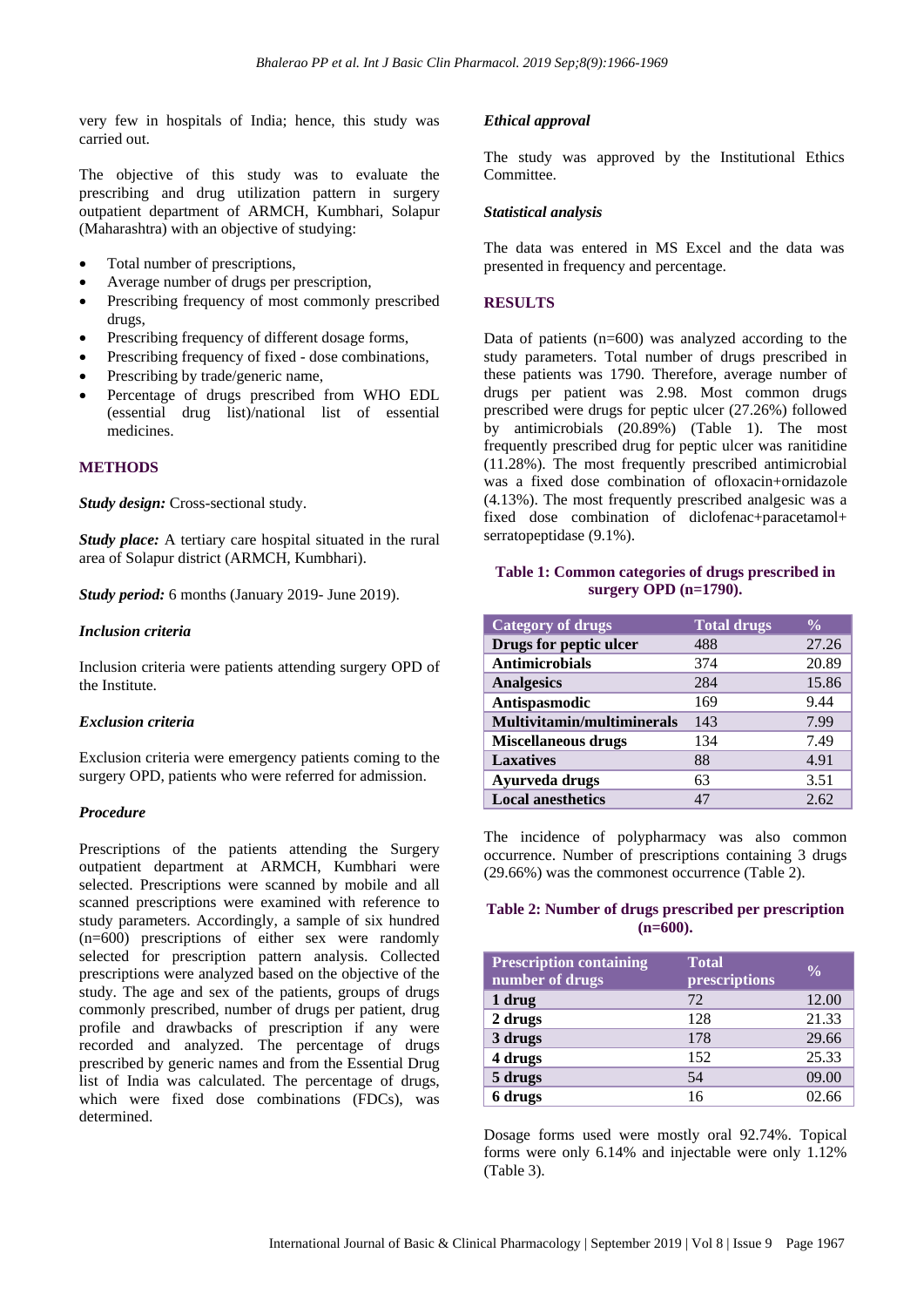#### **Table 3: Dosage forms prescribed out of total drugs (n=1790).**

| <b>Dosage forms</b> | <b>Total drugs</b><br>prescribed | $\frac{0}{\alpha}$ |
|---------------------|----------------------------------|--------------------|
| Oral                | 1660                             | 92.74              |
| <b>Topical</b>      | 110                              | 06.14              |
| Injectable          | 20                               | 01 12              |

Only 8.82% of the drugs were prescribed by generic name (Table 4).

**Table 4: Drug prescription by generic and brand names (n=1790).**

| Drug prescription                   | <b>Total drugs</b> |       |
|-------------------------------------|--------------------|-------|
| Drugs prescribed by<br>generic name | 158                | 08.82 |
| Drugs prescribed by<br>brand name   | 1632               | 91.18 |

Various problems were also encountered in these prescriptions. Doctors sign was absent in 10.50% of the prescriptions. Patient age was not written in 56.00% of the prescriptions. Patient sex was not written in 57.16% of the prescriptions. Patients address was not written in 100.00% of the prescriptions. Diagnosis was not written in 100.00% of the prescriptions (Table 5).

#### **Table 5: Prescription related parameters (n=600).**

| <b>Prescription related</b><br>parameters | <b>Total</b><br>prescriptions | $\frac{0}{0}$ |
|-------------------------------------------|-------------------------------|---------------|
| Doctors name not<br>written               | 35                            | 05.83         |
| Doctors sign absent                       | 63                            | 10.50         |
| Doctor registration no.<br>absent         | 42                            | 07.00         |
| Patient name not<br>written               | Zero                          | 0             |
| Patient age not written                   | 336                           | 56.00         |
| <b>Patient sex not written</b>            | 343                           | 57.16         |
| <b>Patient address not</b><br>written     | 600                           | 100.00        |
| <b>Diagnosis not written</b>              | 600                           | 100.00        |
| Date not written                          | 180                           | 30.00         |

Dose of the drug was not written in 1351/1790 of the drugs (75.47%). Duration of treatment was not written in 108/1790 of the drugs (6.03%). Drugs prescribed from National List of Essential Medicines (NLEM) were 1040/1790 (58.10%). Out of the total 1790 formulations prescribed, 990 (55.30%) were fixed dose combinations.

#### **DISCUSSION**

The present study was conducted to study drug utilization pattern in surgery outpatient department of Ashwini Rural Medical College, Kumbhari, Maharashtra. The most common groups of drugs were Drugs for Peptic Ulcer and Antimicrobials.

An injection was prescribed in 1.12% of encounters. The percentage is less than that reported by Shankar et al  $(5.21\%)$ .<sup>5</sup> Excessive use of injections adds to the cost of sterilization and nursing resources and increases problems such as pain and sepsis.

Average number of drugs per encounter in the present study was found to be 2.98 which are higher than the study by Banerjee et al. which mentioned that 2.58 drugs were prescribed per patient.<sup>6</sup> Polypharmacy increases the cost of therapy unless the prescribed drugs are genuinely necessary. Also, it decreases compliance of the patient so the drugs should be used judiciously. Polypharmacy also increases the chances of drug-drug interactions.

Percentage of drug prescribed by generic name, in present study was 8.82%. In a study conducted by Sukhlecha et al, 19.6% drugs were prescribed with a generic name, which is much higher than what our study reported.<sup>7</sup> Prescribing by generic name can reduce the cost incurred on drugs and the risk of medication errors. Vigorous promotional activities by pharmaceutical companies have been found to increase the number of prescriptions with brand names.

Around 55.30% drugs prescribed were FDCs which is higher than that of the study conducted by Rehan et al  $(45\%)$ .<sup>8</sup> The advantage of FDCs is the lesser number of drug doses to be taken by the patient and an improved compliance. However, the FDC may not contain the required amount of individual drugs. The combination may not be synergistic and it would only add to the cost of the therapy.

Essential medicines are those that satisfy the priority health care needs of the population. They are intended to be available at all times, in adequate amounts, in appropriate dosage forms, with assured quality, with adequate information, and at a price the individual and community can afford.<sup>9</sup> Analysis of Essential Medicines was done with reference to  $Tripathi<sup>10</sup>$  In the present study, results showed that the percentage of drugs prescribed from essential drug list was (58.10%), which was low as compared to study done by Biswas et al.<sup>11</sup> Prescribing of essential drugs should be encouraged. Prescription from the essential drug list gives maximum benefit from limited resource, promotes rational use of drugs, assists the development of standard treatment protocol and rational prescribing policies and also increases economic advantages like lowering the cost of therapy.<sup>12</sup> Efforts should be made to develop a hospital formulary.